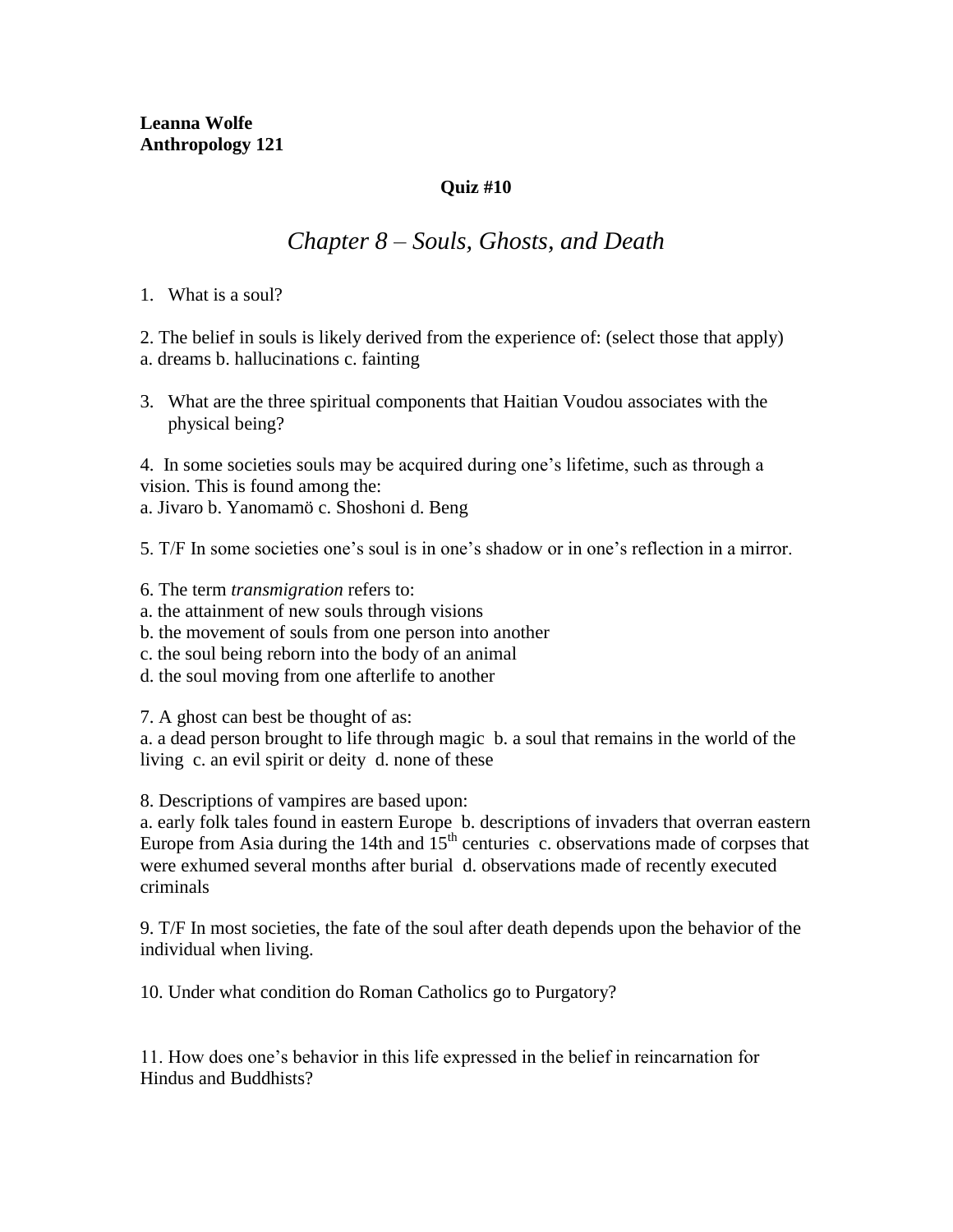12. Can organs be harvested from someone who is not completely dead?

13. Do harvested organs carry the essence of the donor?

14. What does a Berawan **secondary burial** involve? Why is it practiced?

15. Which of the following are Berawan beliefs? (select as many as apply) a. after death the soul is divorced from the body b. souls of the dead undergo a slow metamorphosis c. the soul of the dead cannot reanimate the corpse d. spirits can reanimate a corpse and turn it into a monster

16. What was the Berawan reaction to American mortuary practices?

17. Death rituals or funerals serve many purposes among which is (are): a. channeling the expressions of grief b. determining the fate of the soul c. protecting the community from ghosts d. all of these

18. The custom of drinking the cremated ashes of the dead is found among the: a. Yanomamö b. Jivaro c. Berawan d. Nuer

19. The earliest examples of the American custom of embalming and the establishment of the first military cemeteries took place during the: a. Revolutionary War b. French and Indian War c. Civil War d. World War I

20. American mortuary customs are characterized by:

a. discomfort on the part of those attending the funeral b. restrained expressions of grief c. restoration of the body to lifelike appearance for purposes of display d. all of these

21. T/FAmong the Dani a major function of a funeral is to appease ghosts.

22. What did the ancient Egyptian practice of mummification involve?

23. What does the practice of *exposure* involve?

24.T/F Examples of endocannibalistic anthropophagers are the Yanomamö and the Fore.

25. T/F Cremation is now more common than burial.

26. T/F The Day of the Dead (*Dia de los Muertos*) in Mexico was a time when ghosts and evil spirits returned to take revenge on the living.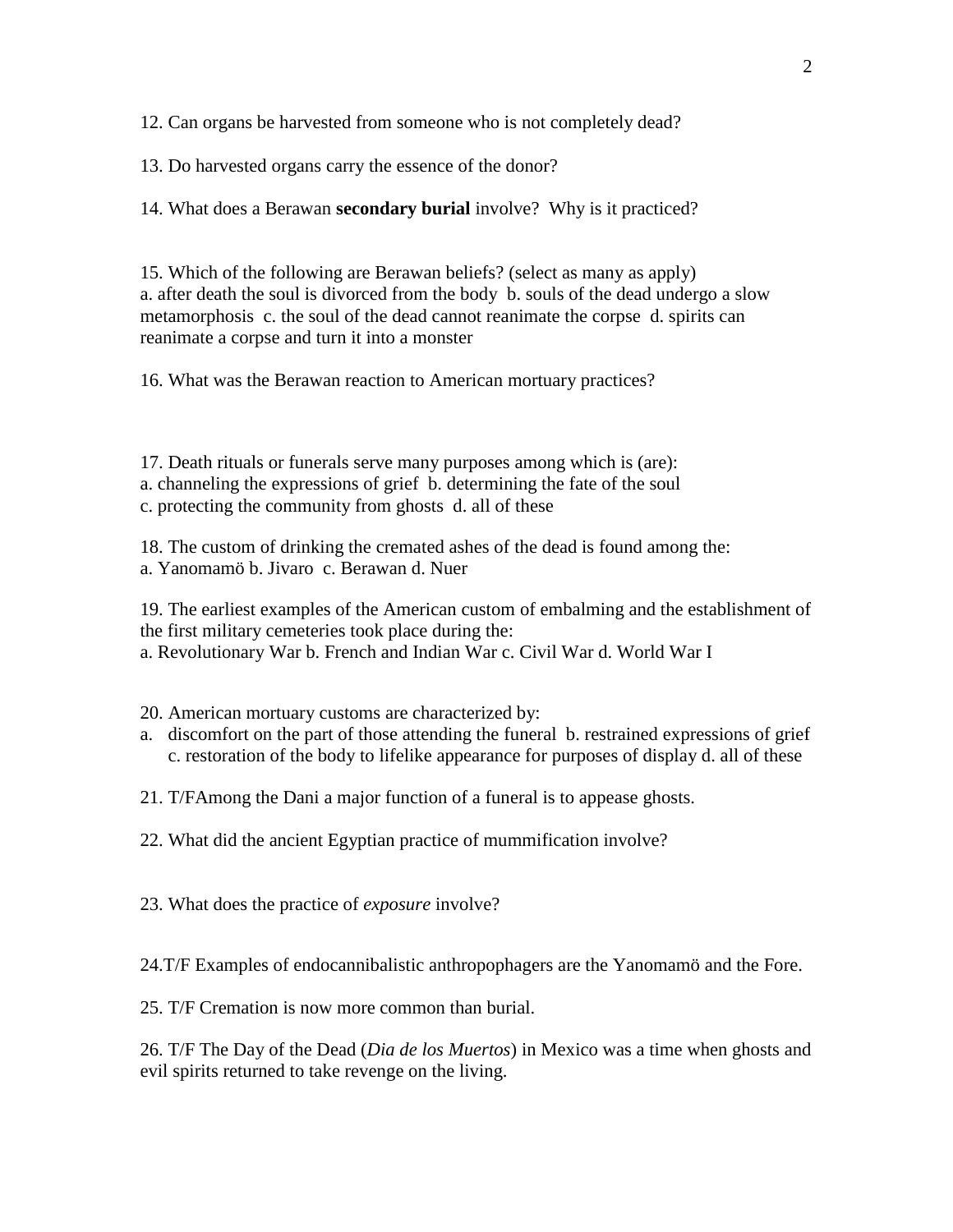27. Describe the development of Halloween as an example of syncretism.

## *Spontaneous Memorialization: Death and Mourning (Discussion)*

- 1. What are some of the ways our society has gained control over death?
- 2. How long do you expect to live?
- 3. What are some contemporary examples of unexpected violent death?
- 4. T/F Spontaneous memorialization is a public response to unanticipated, violent deaths of people who do not fit into categories of those we expect to die.
- 5. T/F Spontaneous memorializations can replace traditional funerary rites.
- 6. What are examples of mementos that mourners may bring to sites of death?
- 7. T/F People who did not know the deceased often participate in spontaneous memorializations.
- 8. T/F Spontaneous memorializations can be seen as a response to the juxtaposition of violent death in a culture that values human life.
- 9. T/F It's rare that a spontaneous memorialization occurs after an event that receives extensive news coverage.
- 10. Why might mourners seek to visit a site where a spontaneous death occurred?
- 11. How did the bombing of the Oklahoma City Federal Building violate fundamental American cultural values?
- 12. How was Selena memorialized?
- 13. T/F Americans are resigned to the fact that death can occur in a capricious and arbitrary manner.